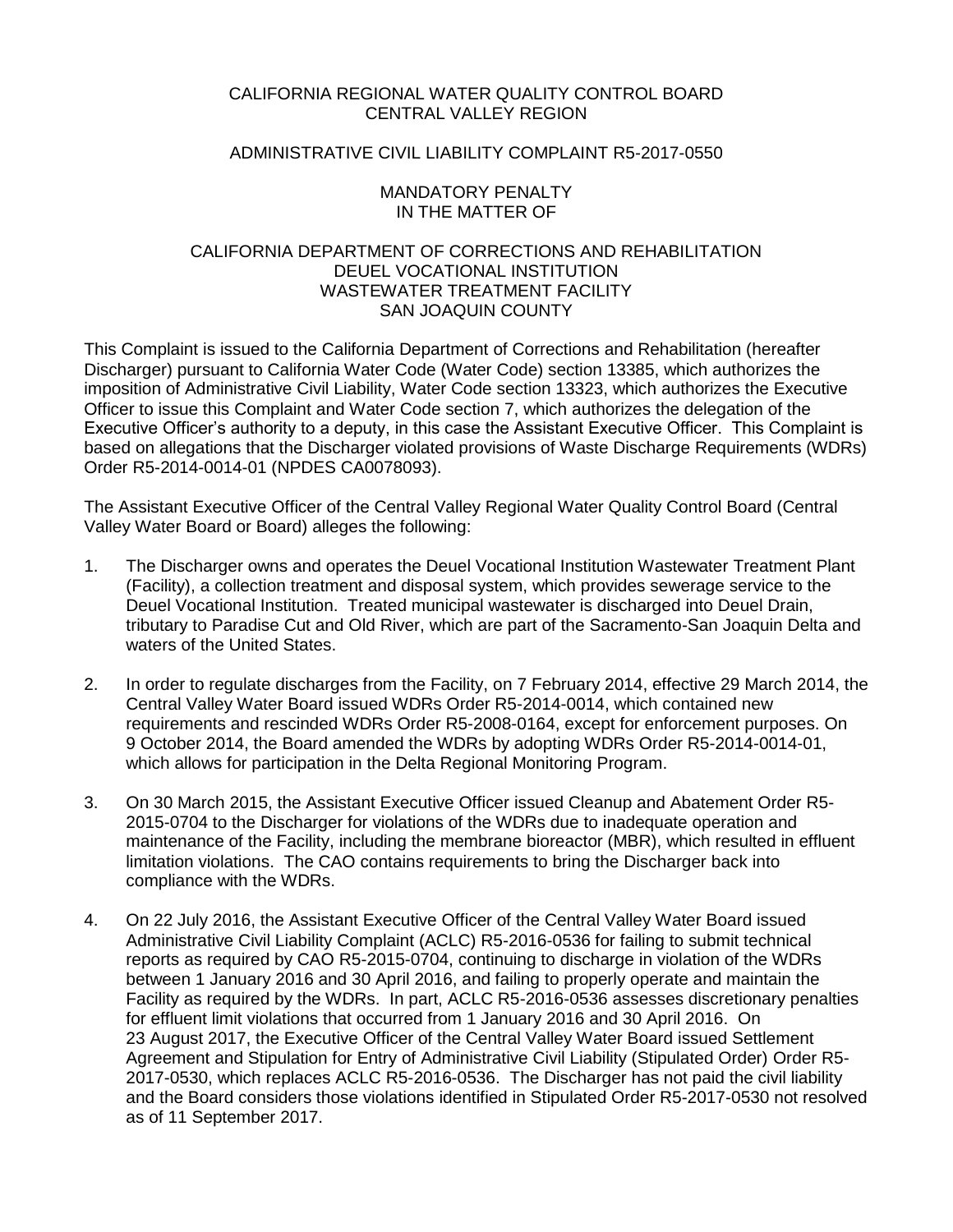- 5. On 13 March 2017, the Assistant Executive Officer of the Central Valley Water Board issued Administrative Civil Liability Complaint (ACLC) R5-2017-0509 for mandatory minimum penalties for effluent violations from 1 May 2016 through 31 January 2017. The Discharger paid the civil liability and the Board considers those effluent violations specifically listed in Attachment A to ACLC R5-2017-0509 to be resolved.
- 6. This Complaint addresses administrative civil liability for effluent limitation violations that occurred between 1 February 2017 and 30 June 2017. These violations are specifically identified as subject to mandatory minimum penalties in Attachment A to this Complaint, which is attached hereto and incorporated herein by reference.
- 7. On 1 August 2017, Central Valley Water Board staff issued the Discharger a draft Record of Violations for the period 1 February 2017 through 31 May 2017. On 25 August 2017, via a telephone conversation, the Discharger agreed with the violations and stated that a written response to the ROV will be submitted by 28 August 2017; however, Board staff has not received a written comments or correction regarding the ROV from the Discharger. Board staff has extended the period through 30 June 2017; other than those violations cited in the ROV, two additional total coliform violations were found.
- 8. Water Code section 13385(h) and (i) require assessment of mandatory penalties and state, in part, the following:

Water Code section 13385(h)(1) states:

Notwithstanding any other provision of this division, and except as provided in subdivisions  $(i)$ ,  $(k)$ , and  $(l)$ , a mandatory minimum penalty of three thousand dollars (\$3,000) shall be assessed for each serious violation.

Water Code section 13385 (h)(2) states:

For the purposes of this section, a "serious violation" means any waste discharge that violates the effluent limitations contained in the applicable waste discharge requirements for a Group II pollutant, as specified in Appendix A to Section 123.45 of Title 40 of the Code of Federal Regulations, by 20 percent or more or for a Group I pollutant, as specified in Appendix A to Section 123.45 of Title 40 of the Code of Federal Regulations, by 40 percent or more.

Water Code section 13385 subdivision (i)(1) states, in part:

Notwithstanding any other provision of this division, and except as provided in subdivisions (j), (k), and (l), a mandatory minimum penalty of three thousand dollars (\$3,000) shall be assessed for each violation whenever the person does any of the following four or more times in any period of six consecutive months, except that the requirement to assess the mandatory minimum penalty shall not be applicable to the first three violations:

- A) Violates a waste discharge requirement effluent limitation.
- B) Fails to file a report pursuant to Section 13260.
- C) Files an incomplete report pursuant to Section 13260.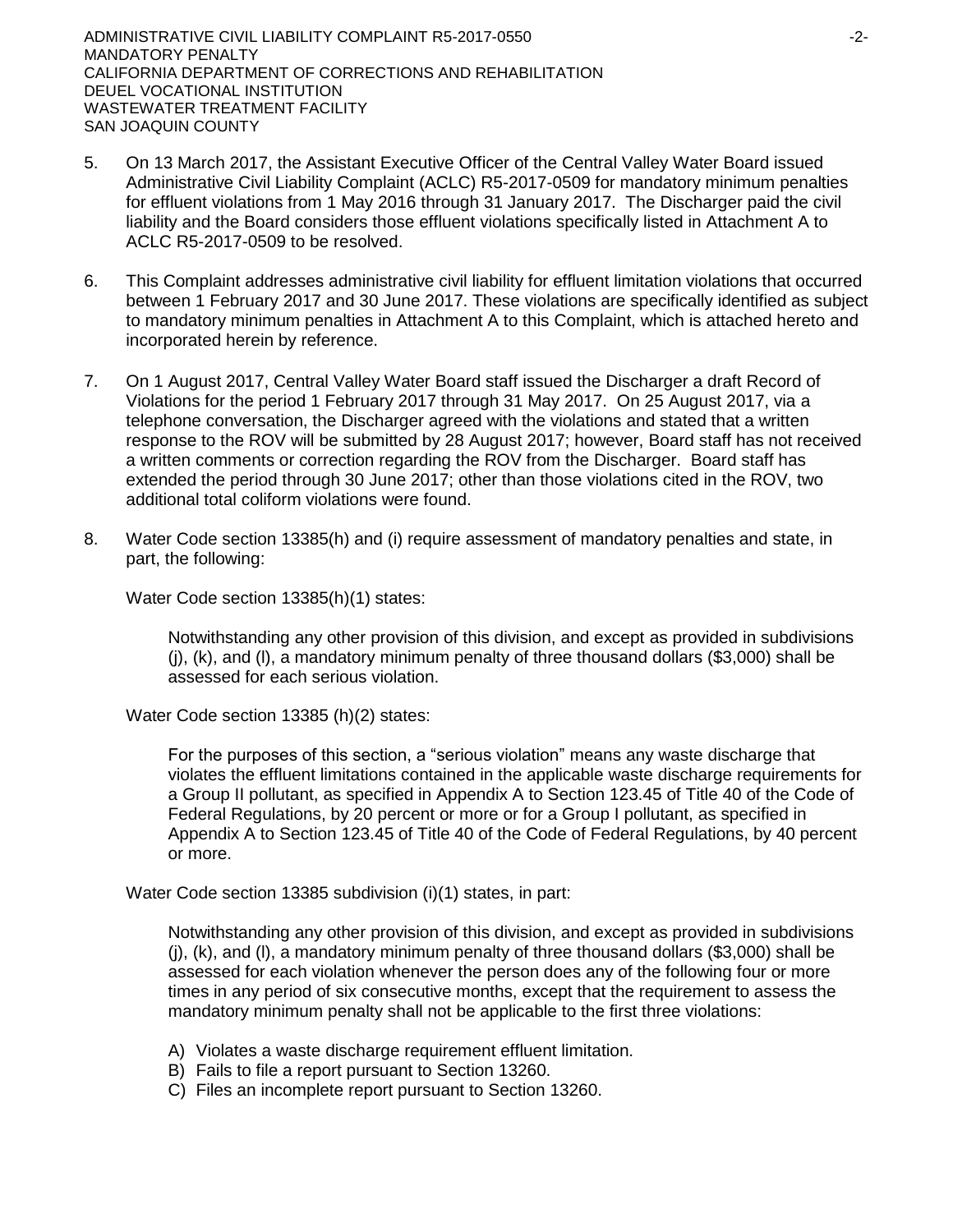- D) Violates a toxicity effluent limitation contained in the applicable waste discharge requirements where the waste discharge requirements do not contain pollutant-specific effluent limitations for toxic pollutants.
- 9. Water Code section 13323 states, in part:

Any executive officer of a regional board may issue a complaint to any person on whom administrative civil liability may be imposed pursuant to this article. The complaint shall allege the act or failure to act that constitutes a violation of law, the provision authorizing civil liability to be imposed pursuant to this article, and the proposed civil liability.

- 10. WDRs Order R5-2014-0014-01, Effluent Limitations IV.A.1.f. include, in part, the following effluent limitations:
	- **f. Total Coliform Organisms**. Effluent total coliform organisms shall not exceed:
		- i. 2.2 most probable number (MPN) per 100 mL, as 7-day median;
		- ii. 23 MPN/100 mL, more than once in any 30-day period; and
		- iii. 240 MPN/100 mL, at any time
- 11. According to the Discharger's self-monitoring reports, the Discharger committed five (5) nonserious violations of the above effluent limitations contained in WDRs Order R5-2014-0014-01. All five (5) non-serious violations are subject to mandatory penalties under Water Code section 13385 subdivision (i)(1) because these violations were preceded by three or more effluent limit violations within a 180-day period. The mandatory minimum penalty for these violations is **fifteen thousand dollars (\$15,000)**.
- 12. The total amount of the mandatory penalties assessed for the alleged effluent limitation violations is **fifteen thousand dollars (\$15,000)**. As stated herein, a detailed list of the alleged effluent violations is included in Attachment A. This Complaint addresses administrative civil liability for violations that are specifically identified as subject to mandatory minimum penalties in Attachment A.
- 13. On 21 December 2015, the Executive Officer designated Andrew Altevogt, Assistant Executive Officer, as the Lead Prosecution Officer for all enforcement matters originating in the Central Valley Region. The 21 December 2015 Delegation of Authority also authorizes Andrew Altevogt to issue Administrative Civil Liability Complaints.
- 14. Issuance of this Administrative Civil Liability Complaint to enforce Water Code Division 7, Chapter 5.5 is exempt from the provisions of the California Environmental Quality Act (Pub. Resources Code section 21000 et seq.), in accordance with California Code of Regulations, title 14, section 15321(a)(2).

## **THE CALIFORNIA DEPARTMENT OF CORRECTIONS AND REHABILITATION IS HEREBY GIVEN NOTICE THAT:**

1. The Assistant Executive Officer of the Central Valley Water Board proposes that the Discharger be assessed an Administrative Civil Liability in the amount of **fifteen thousand dollars (\$15,000)**.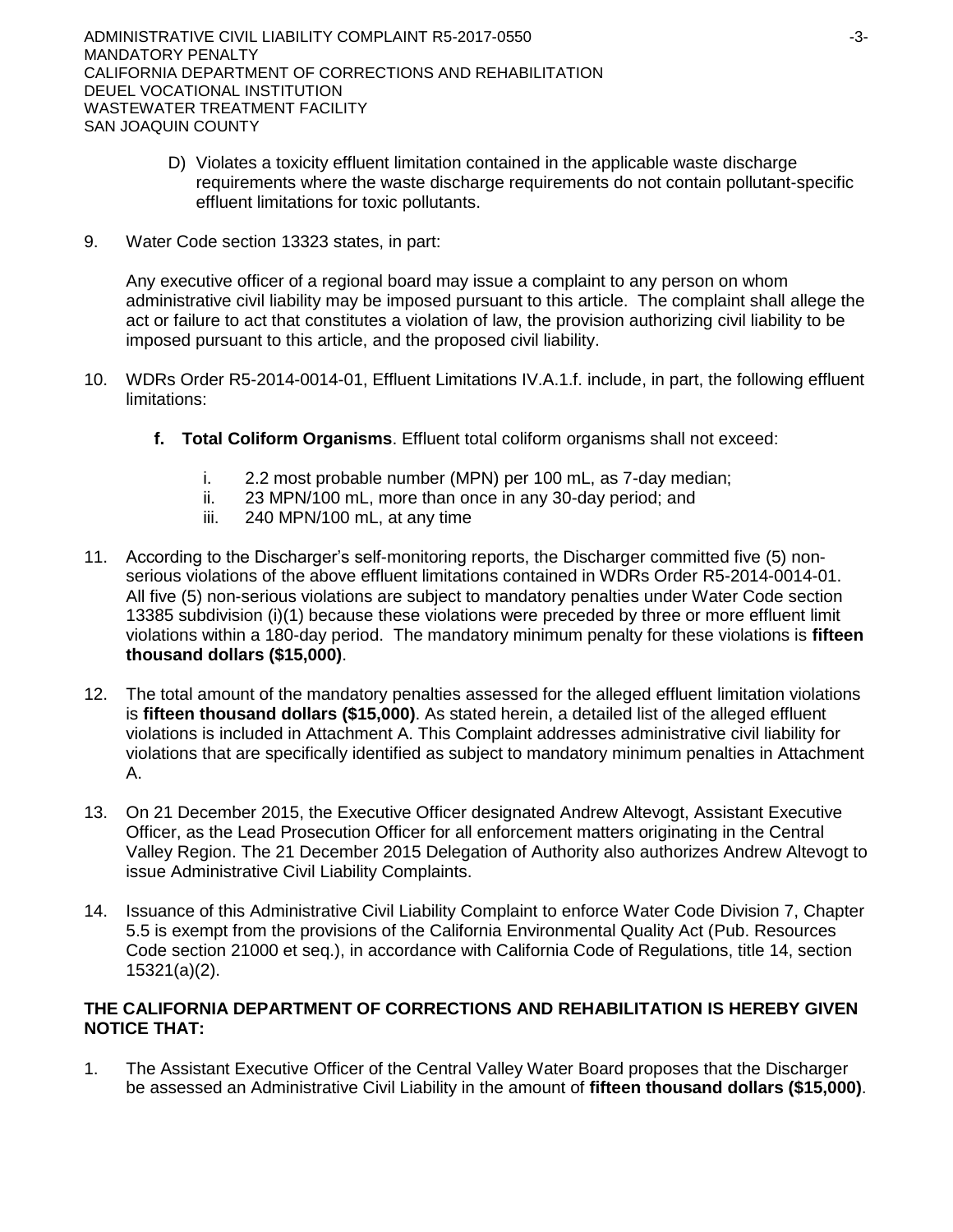- 2. A hearing on this matter will be held at the Central Valley Water Board meeting scheduled on **7/8 December 2017**, unless one of the following occurs by **5 October 2017**:
	- a) Waives the hearing by completing the attached form (checking off the box next to Option 1) and returning it to the Central Valley Water Board. In addition, submits payment for the proposed civil liability of **fifteen thousand dollars (\$15,000)** to the State Water Board with a copy of the check to the Central Valley Water Board; or
	- b) Requests to engage in settlement discussions by checking the box next to Option 2 on the attached form, and returning it to the Board along with a letter describing the issues to be discussed. The Central Valley Water Board must agree to the postponement; or
	- c) Requests to delay the hearing by checking off the box next to Option 3 on the attached form, and returning it to the Board along with a letter describing the proposed length of delay and the issues to be discussed. The Central Valley Water Board must agree to the postponement.
- 3. If a hearing on this matter is held, the Central Valley Water Board will consider whether to affirm, reject, or modify the proposed Administrative Civil Liability, or whether to refer the matter to the Attorney General for recovery of judicial civil liability.
- 4. If this matter proceeds to hearing, the Assistant Executive Officer reserves the right to amend the proposed amount of civil liability to conform to the evidence presented, including but not limited to, increasing the proposed amount to account for the costs of enforcement (including staff, legal and expert witness costs) incurred after the date of the issuance of this Complaint through completion of the hearing.

Original Signed by ANDREW ALTEVOGT, Assistant Executive Officer 11 September 2017

DATE

Attachment A: Record of Violations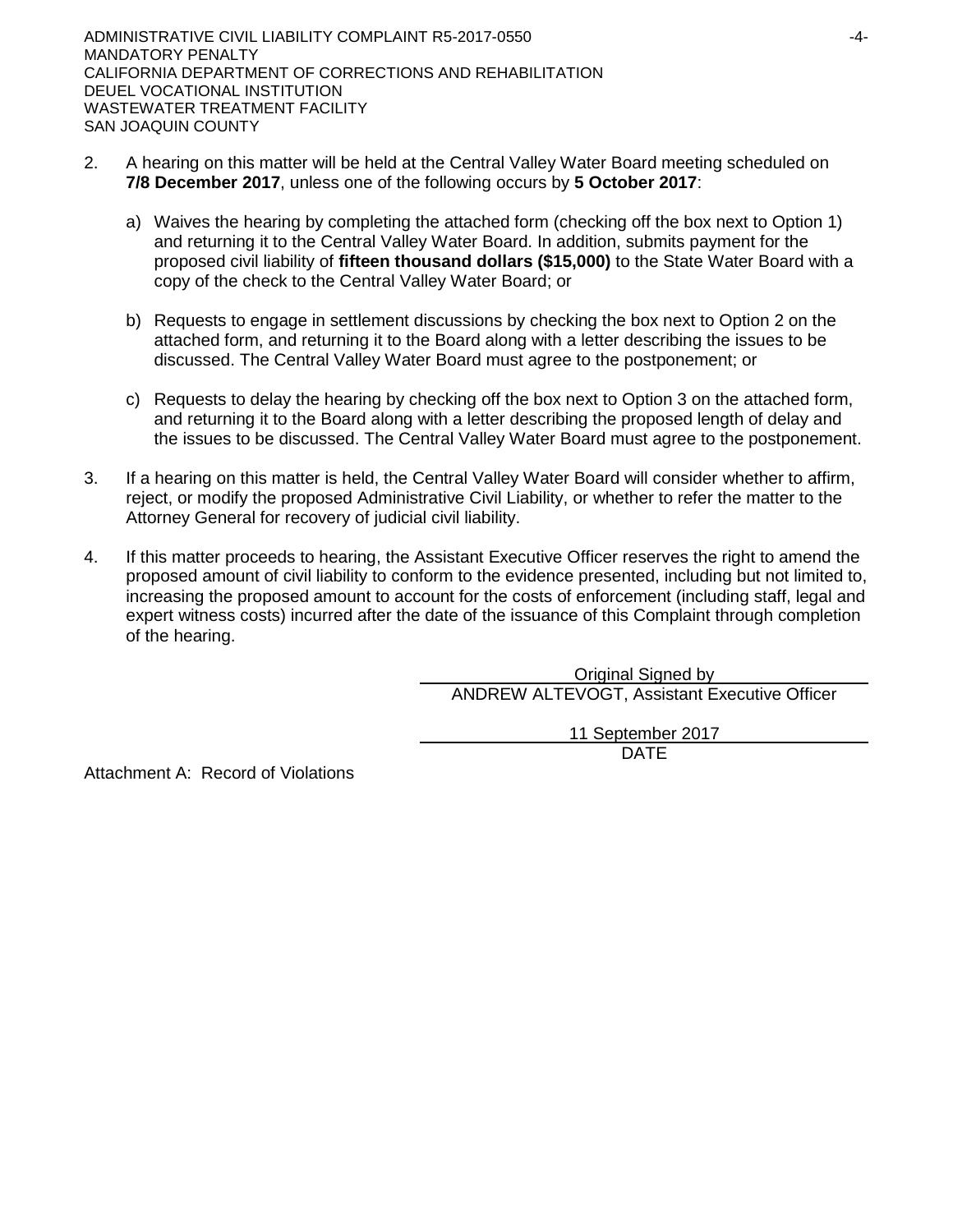#### **WAIVER FORM FOR ADMINISTRATIVE CIVIL LIABILITY COMPLAINT**

By signing this waiver, I affirm and acknowledge the following:

I am duly authorized to represent the California Department of Corrections and Rehabilitation (hereafter Discharger) in connection with Administrative Civil Liability Complaint R5-2017-0550 (hereafter Complaint). I am informed that California Water Code section 13323, subdivision (b), states that, "a hearing before the regional board shall be conducted within 90 days after the party has been served. The person who has been issued a complaint may waive the right to a hearing."

#### **□** *(OPTION 1: Check here if the Discharger waives the hearing requirement and will pay in full.)*

- a. I hereby waive any right the Discharger may have to a hearing before the Central Valley Water Board.
- b. I certify that the Discharger will remit payment for the proposed civil liability in the full amount of **fifteen thousand dollars (\$15,000)** by check that references "ACL Complaint R5-2017-0550" made payable to the *State Water Pollution Cleanup and Abatement Account*. Payment must be received by the State Water Resources Control Board, Accounting Office, Attn: ACL Payment at PO Box 1888, Sacramento, California, 95812-1888 by **5 October 2017**. The waiver and a copy of the check must be submitted to the Central Valley Water Board, Attn: Howard Hold at 11020 Sun Center Drive #200, Rancho Cordova, California, 95670 by **5 October 2017**.
- c. I understand the payment of the above amount constitutes a proposed settlement of the Complaint, and that any settlement will not become final until after a 30-day public notice and comment period. Should the Central Valley Water Board receive significant new information or comments during this comment period, the Central Valley Water Board's Assistant Executive Officer may withdraw the complaint, return payment, and issue a new complaint. I also understand that approval of the settlement will result in the Discharger having waived the right to contest the allegations in the Complaint and the imposition of civil liability.
- d. I understand that payment of the above amount is not a substitute for compliance with applicable laws and that continuing violations of the type alleged in the Complaint may subject the Discharger to further enforcement, including additional civil liability.

**□** *(OPTION 2: Check here if the Discharger waives the 90-day hearing requirement in order to engage in settlement discussions***.)** I hereby waive any right the Discharger may have to a hearing before the Central Valley Water Board within 90 days after service of the complaint, but I reserve the ability to request a hearing in the future. I certify that the Discharger will promptly engage the Central Valley Water Board Prosecution Team in settlement discussions to attempt to resolve the outstanding violation(s). By checking this box, the Discharger requests that the Central Valley Water Board delay the hearing so that the Discharger and the Prosecution Team can discuss settlement. It remains within the discretion of the Central Valley Water Board to agree to delay the hearing. Any proposed settlement is subject to the conditions described above under "Option 1."

**□** *(OPTION 3: Check here if the Discharger waives the 90-day hearing requirement in order to extend the hearing date and/or hearing deadlines. Attach a separate sheet with the amount of additional time requested and the rationale.)* I hereby waive any right the Discharger may have to a hearing before the Central Valley Water Board within 90 days after service of the complaint. By checking this box, the Discharger requests that the Central Valley Water Board delay the hearing and/or hearing deadlines so that the Discharger may have additional time to prepare for the hearing. It remains within the discretion of the Central Valley Water Board to approve the extension.

(Print Name and Title)

(Signature)

(Date)